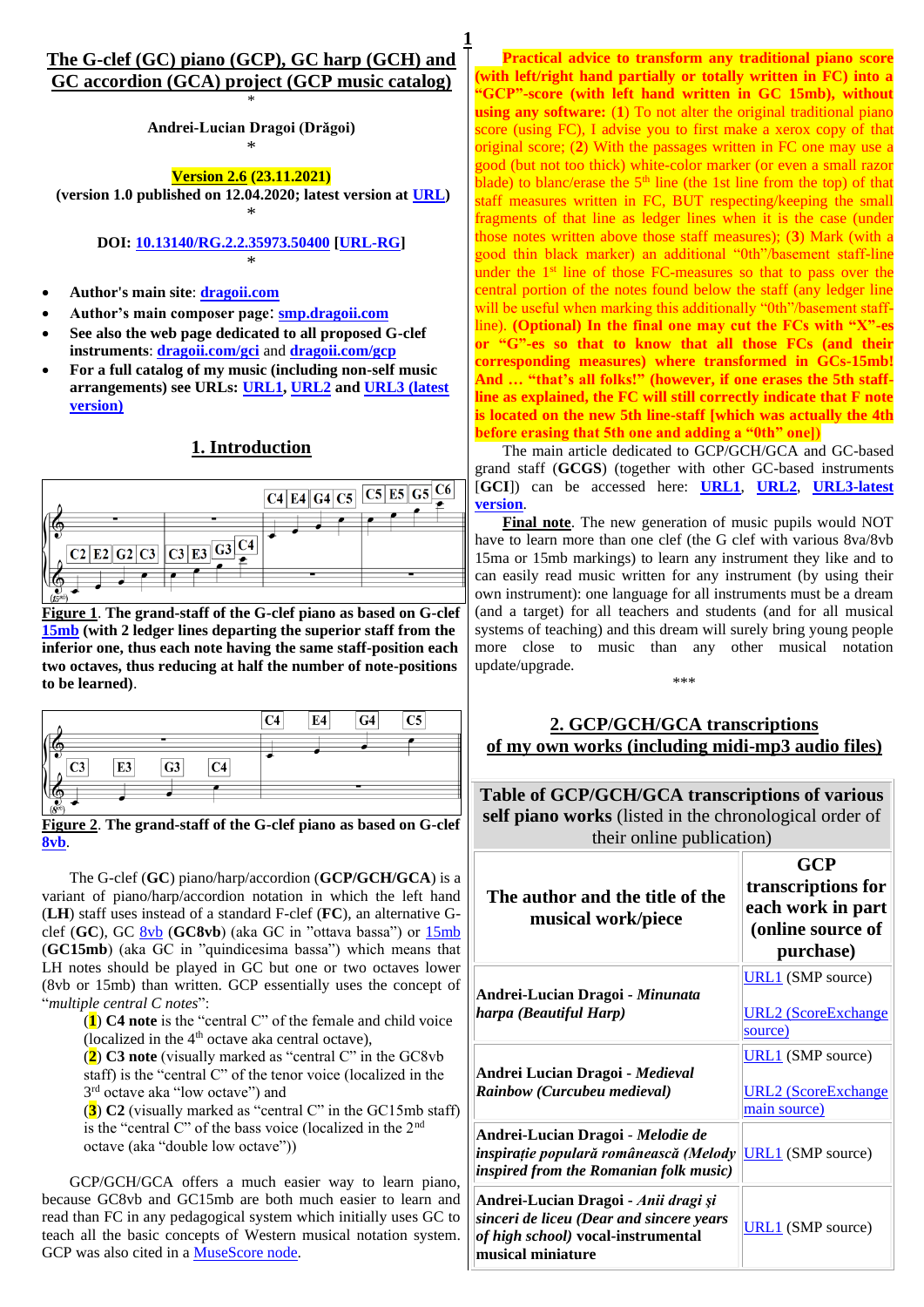| Andrei-Lucian Dragoi - La răscruce-<br>Pastel (At crossroads-Pastel) - vocal-<br>instrumental musical miniature                                                              | <b>URL1</b> (SMP source)<br>(cello-guitar duo)    | Andrei-Lucian Dragoi - Oriental<br>Expressionism (Expresionism oriental) -<br>miniature for violin and/or guitar                                                                           | <b>URL1</b> (SMP source -<br>score)<br>$URL2 (SMP -$         |
|------------------------------------------------------------------------------------------------------------------------------------------------------------------------------|---------------------------------------------------|--------------------------------------------------------------------------------------------------------------------------------------------------------------------------------------------|--------------------------------------------------------------|
| Andrei-Lucian Dragoi - Sad Child Soul<br>(miniature for piano solo)                                                                                                          | <b>URL1</b> (SMP source)                          | (/piano/marimba/harp) duo/solo<br>Andrei-Lucian Dragoi - The Sky of<br>March (Cerul de Martie) - miniature for                                                                             | commercial mp3)<br><b>URL1</b> (SMP source -<br>score)       |
| Andrei-Lucian Dragoi - Lebăda mea<br>dragă (My dear swan)                                                                                                                    | <b>URL1</b> (SMP source)                          | violin and/or guitar<br>(/piano/marimba/harp) duo/solo                                                                                                                                     | $URL2 (SMP -$<br>commercial mp3)                             |
| Andrei-Lucian Dragoi - Rai de copil<br>(Child's heaven) (with piano part in $G$ -<br>clef only)                                                                              | <b>URL1</b> (SMP source)                          | Andrei-Lucian Dragoi $-My$<br><b>Grandfather (Bunicul meu) - miniature</b><br>for violin and/or guitar<br>(/piano/marimba/harp) duo/solo                                                   | <b>URL1</b> (SMP source -<br>score)                          |
| Andrei-Lucian Dragoi - A carol for the<br>children of the world (Colind pentru<br>copiii lumii)                                                                              | <b>URL1</b> (SMP source)                          | <b>Andrei-Lucian Dragoi - The Last</b><br>Minute (Ultima clipa) - miniature for G-<br>clef piano/harp solo (soundtrack                                                                     | <b>URL1</b> (SMP source -<br>score)                          |
| Andrei-Lucian Dragoi - The bitter-<br>sweet herbs of melancholy (Ierburile<br>dulci-amărui ale melancoliei)                                                                  | <b>URL1</b> (SMP source)                          | composed for the short movie "Luna<br>asleep" by Daniel Bălănescu)                                                                                                                         | $URL2 (SMP -$<br>commercial mp3)                             |
| Andrei-Lucian Dragoi - In the cradle of<br>memories (În leagănul amintirilor)                                                                                                | <b>URL1</b> (SMP source)                          | <b>Andrei-Lucian Dragoi - The Sorrow of</b><br>a Year (Bocetul unui an) - minimalist<br>miniature for violin (/soprano/ guitar/<br>string orch.) and guitar (/piano/ harp/                 | <b>URL1</b> (SMP source -<br>score)<br>$URL2$ (SMP -         |
| Andrei-Lucian Dragoi - A Small Dance                                                                                                                                         | <b>URL1</b> (SMP source)                          | string orch.) duo                                                                                                                                                                          | commercial mp3)                                              |
| with Irish flavor (Mic dans cu aromă<br><i>irlandeză</i> )                                                                                                                   | <b>URL2</b> (the original<br>variant: SMP source) | <b>Andrei-Lucian Dragoi – Children</b><br>running in the breeze (Copii alergând în<br>briza mării) - miniature for flute/violin                                                            | URL1 (SMP source -<br>score)                                 |
| Andrei-Lucian Dragoi - About the<br>suffering children (despre copiii<br>suferinzi)                                                                                          | <b>URL1</b> (SMP source)                          | and/or guitar (/piano/marimba/harp)<br>duo/solo                                                                                                                                            | <b>URL1</b> (SMP source -                                    |
| Andrei-Lucian Dragoi - Us two (Noi-<br>doii)                                                                                                                                 | <b>URL1</b> (SMP source)                          | <b>Andrei-Lucian Dragoi – Asian flavors</b><br>(Arome asiatice) - miniature for flute<br>( <i>violin</i> ) and piano(/guitar) duo                                                          | score)<br>URL2 $(SMP -$<br>comercial mp3)                    |
| Andrei-Lucian Dragoi - My sprightly<br>childhood (Copilăria în pas ștrengăresc)                                                                                              | <b>URL1</b> (SMP source)                          | <b>Andrei-Lucian Dragoi – Meditation</b>                                                                                                                                                   |                                                              |
| Andrei-Lucian Dragoi - The sad child's<br>waltz (Valsul copilului trist)                                                                                                     | <b>URL1</b> (SMP source)                          | (Meditație) - miniature for flute<br>(/violin/oboe/clarinet) and<br>guitar(/piano/harp/marimba) duo                                                                                        | <b>URL1</b> (SMP source -<br>score)<br>URL2 $(SMP -$         |
| Andrei-Lucian Dragoi - The childish<br>piano (Pianul copilăros)                                                                                                              | <b>URL1</b> (SMP source)                          | (part of my album "My Chamber<br><b>Music – Volume 1 - Synapses"</b> )                                                                                                                     | comercial mp3)<br><b>URL2</b> (YouTube)                      |
| Andrei-Lucian Dragoi $-A$ fairytale of<br>love (Un basm de dragoste)                                                                                                         | <b>URL1</b> (SMP source)                          | <b>Andrei-Lucian Dragoi - Nostalgy</b><br>(Nostalgie) - miniature for                                                                                                                      | <b>URL1</b> (SMP source -<br>score)                          |
| Andrei-Lucian Dragoi – Spring<br>nocturne (Nocturnă de primăvară)                                                                                                            | <b>URL1</b> (SMP source)                          | flute(/violin/clarinet/oboe) and/or guitar<br>(/piano/marimba/harp) duo/solo                                                                                                               |                                                              |
| Andrei-Lucian Dragoi – To a yet<br>unborn child (Unui copil încă nenăscut)                                                                                                   | <b>URL1</b> (SMP source)                          | <b>Andrei-Lucian Dragoi</b> - Flying<br>butterflies (Fluturi in zbor) - miniature<br>for violin(/clarinet/alto flute) and/or                                                               | URL1 (SMP source -<br>score)<br>URL2 $(SMP -$                |
| Andrei-Lucian Dragoi $-A$ study for<br>violin in the 1st position based on a                                                                                                 |                                                   | guitar (/piano/harp) duo/solo                                                                                                                                                              | comercial mp3)                                               |
| theme from Bach's fugue in G minor<br>BWV 1000 (with optional piano/guitar<br>accompaniment and G-clef piano<br>arrangement                                                  | <b>URL1</b> (SMP source)                          | <b>Andrei-Lucian Dragoi – Beginning of</b><br><i>November ("Început de noiemvrie")</i> -<br>miniature for violin(/clarinet/alto flute)<br>and/or guitar (/piano/harp/marimba)<br>duo/solo  | <b>URL1</b> (SMP source -<br>score)                          |
| Andrei-Lucian Dragoi – Study for G-<br>clef piano solo based on Elgar's<br>(modified) theme "Salut d'amour"<br>transposed in 5 distinct keys $(C, G, D, A)$<br>and E) (free) | -URL1 (MuseScore<br>source)<br>-URL2 (SMP source) | <b>Andrei-Lucian Dragoi - Honoring the</b><br>folk song ("Cinstirea cantecului<br>popular'') - miniature for<br>violin(/clarinet/alto flute/voice) and/or<br>guitar (/piano/harp) duo/solo | <b>URL1</b> (SMP source -<br>score)<br><b>URL2</b> (YouTube) |
| Andrei-Lucian Dragoi - Study for G-<br>clef piano solo based on "Deck the<br>Halls"; Christmas carol theme<br>transposed in 5 distinct keys $(C, G, D, A)$<br>and E) (free)  | -URL1 (MuseScore<br>source)<br>-URL2 (SMP source) | (part of my album "My Chamber<br><b>Music – Volume 1 - Synapses"</b> )<br><b>Andrei-Lucian Dragoi – That is how</b><br>you've lived, mother ("Aşa ai mers tu,                              | <b>URL1</b> (SMP source -                                    |
| Andrei-Lucian Dragoi - Pentatonic<br>study in G and D - arr. for G-clef<br>piano/harp (GCP/GCH) with lead sheet<br>for violin $(x$ opt. guitar)                              | <b>URL1</b> (SMP source)                          | mamă") - miniature for<br>violin(/clarinet/alto flute/voice) and/or<br>guitar (/piano/harp/marimba) duo/solo                                                                               | score)                                                       |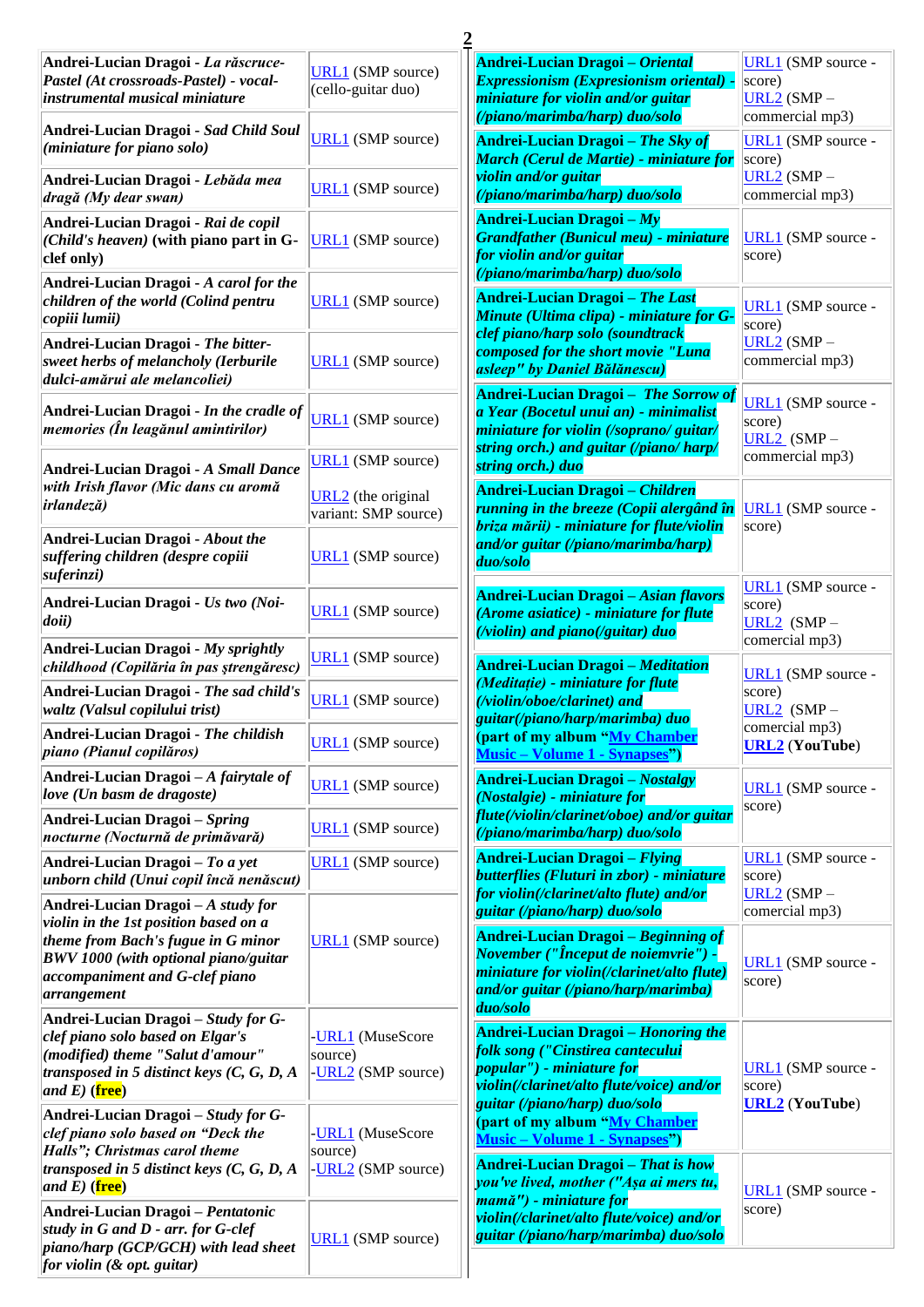| Andrei-Lucian Dragoi - About my<br>mother (Mama) - miniature for violin<br>(clarinet/alto flute), flute (/2nd                                                                                                                | <b>URL1</b> (SMP source -<br>score)                                                                                                                                         | Andrei-Lucian Dragoi - Lyric waltz<br>(Vals liric) - miniature for violin and/or<br>guitar (/piano/harp) duo/solo                                                                                                  | <b>URL1</b> (SMP source -<br>score)                          |
|------------------------------------------------------------------------------------------------------------------------------------------------------------------------------------------------------------------------------|-----------------------------------------------------------------------------------------------------------------------------------------------------------------------------|--------------------------------------------------------------------------------------------------------------------------------------------------------------------------------------------------------------------|--------------------------------------------------------------|
| violin/oboe) and guitar<br>(/piano/harp/marimba) trio<br>Andrei-Lucian Dragoi - Mother, if you                                                                                                                               |                                                                                                                                                                             | Andrei-Lucian Dragoi - Flowering<br>trees waltz (Valsul pomilor înfloriți) -<br>miniature for violin (/flute/clarinet)                                                                                             | URL1 (SMP source -<br>score)                                 |
| were a star ("Mama, de-ai fi o stea") -<br>miniature for violin(/clarinet/alto flute)<br>and/or guitar (/piano/harp/marimba)<br>duo/solo                                                                                     | URL1 (SMP source -<br>score)                                                                                                                                                | and/or guitar (/piano/harp) duo/solo<br>Andrei-Lucian Dragoi - Indian jungle<br>(Jungla indiană) - miniature for violin<br>(/clarinet), flute (/2nd violin), guitar                                                | <b>URL1</b> (SMP source -<br>score)                          |
| <b>Andrei-Lucian Dragoi - Wild Flowers</b><br><b>Waltz (Valsul florilor de câmp) -</b><br>miniature for violin(/clarinet), flute (2nd<br>violin), guitar (/piano/harp/marimba) &<br>cello quartet                            | URL1 (SMP source -<br>score)                                                                                                                                                | (/piano/harp) and cello quartet<br><b>Andrei-Lucian Dragoi - Contrasts</b><br>(Contraste) - miniature for violin<br>(/flute/clarinet) and/or guitar<br>(/piano/harp) duo/solo                                      | <b>URL1</b> (SMP source -<br>score)                          |
| Andrei-Lucian Dragoi – Children of<br>the future (Copiii viitorului) - miniature<br>for violin(/flute/clarinet/oboe), guitar<br>(/piano/harp) and cello (/piano/harp)<br><b>trio</b>                                         | <b>URL1</b> (SMP source -<br>score)                                                                                                                                         | Andrei-Lucian Dragoi - The botanical<br>garden (Grădina botanică) - miniature<br>for flute (/violin/clarinet/oboe) and/or<br>guitar (/piano/harp/marimba) duo/solo                                                 | URL1 (SMP source -<br>score)                                 |
| <b>Andrei-Lucian Dragoi - Hopes</b><br>(Speranțe) - miniature for flute<br>(violin/clarinet/oboe) and/or guitar                                                                                                              | Andrei-Lucian Dragoi - Choral fugue<br>(Fugă corală) - miniature for two opera<br>sopranos and alto (female) choir (or two<br>URL1 (SMP source -<br>altos) (SSAA)<br>score) |                                                                                                                                                                                                                    | URL1 (SMP source -<br>score)                                 |
| (/piano/harp) duo/solo<br>(part of my album "My Chamber<br><b>Music – Volume 1 - Synapses"</b> )<br>Andrei-Lucian Dragoi - Before war                                                                                        | <b>URL2</b> (YouTube)                                                                                                                                                       | Andrei-Lucian Dragoi - The escape<br>from myself (Fuga din mine) -<br>miniature for string orchestra, piano<br>and optional timpani                                                                                | <b>URL1</b> (SMP source -<br>score)                          |
| <i>(Înainte de război) - miniature for violin</i><br>$(viola)$ and/or guitar (/piano/harp)<br>duo/solo<br>(part of my album "My Chamber<br><b>Music – Volume 1 - Synapses</b> ")                                             | <b>URL1</b> (SMP source -<br>score)<br><b>URL2</b> (YouTube)                                                                                                                | Andrei-Lucian Dragoi - Ragtime joke<br>(O glumă ragtime) - miniature for flute<br>(/violin) and/or guitar (/piano/harp)<br>duo/solo                                                                                | <b>URL1</b> (SMP source -<br>score)                          |
| <b>Andrei-Lucian Dragoi - The shirts - It</b><br>was war (Cămăşile - A fost război) -<br>miniature for violin (/clarinet/alto<br>flute/voice) and/or guitar (/piano/harp)                                                    | <b>URL1</b> (SMP source -<br>score)<br><b>URL2</b> (YouTube)                                                                                                                | Andrei-Lucian Dragoi - <i>Iubiri (Loves)</i><br><i>miniature for flute</i><br>(/violin/clarinet/oboe) and/or guitar<br>(/piano/harp) duo/solo                                                                      | URL1 (SMP source -<br>score)                                 |
| duo/solo<br>(part of my album "My Chamber<br><b>Music – Volume 1 - Synapses"</b> )<br>Andrei-Lucian Dragoi - Flying                                                                                                          |                                                                                                                                                                             | Andrei-Lucian Dragoi - Spring<br>landscape (Peisaj de primăvară) -<br>miniature for violin(/clarinet) and/or<br>piano(/harp/guitar) duo/solo                                                                       | URL1 (SMP source -<br>score)                                 |
| through galaxies (Zburând printre<br>galaxii) - miniature for flute<br>(/violin/clarinet/oboe), violin (/clarinet),<br>guitar (/piano/harp) and cello quartet<br><b>Andrei-Lucian Dragoi - Wailings</b>                      | URL1 (SMP source -<br>score)                                                                                                                                                | <b>Andrei-Lucian Dragoi - Flamenco soul</b><br>(Suflet Flamenco) - miniature for violin<br>and/or piano (harp/guitar) duo/solo<br>(part of my album "My Chamber<br><b>Music – Volume 1 - Synapses"</b> )           | <b>URL1</b> (SMP source -<br>score)<br><b>URL2</b> (YouTube) |
| (Tânguiri) - miniature for violin, flute,<br>viola, guitar (/piano/harp) cello and bass<br><b>sextet</b><br>(part of my album "My Chamber<br>music – volume 1 - Synapses")                                                   | <b>URL1</b> (SMP source -<br>score)<br><b>URL2</b> (YouTube)                                                                                                                | <b>Andrei-Lucian Dragoi - The illusion of</b><br>time (Timpul ca iluzie) - miniature for<br>violin and/or piano (harp/guitar)<br>duo/solo<br>(part of my album "My Chamber<br><b>Music – Volume 1 - Synapses")</b> | <b>URL1</b> (SMP source -<br>score)<br><b>URL2</b> (YouTube) |
| <b>Andrei-Lucian Dragoi - Morning</b><br>prayer (Rugăciune în zori) - miniature<br>for violin (/clarinet/flute/oboe), flute<br>$(violin)$ , guitar (/piano/harp) and cello<br>quartet<br>Andrei-Lucian Dragoi - The road and | <b>URL1</b> (SMP source -<br>score)                                                                                                                                         | <b>Andrei-Lucian Dragoi - ANGELIC</b><br><b>AND DEMONIC (Angelic și demonic) -</b><br>musical fantasy in two parts for<br>instrumental trio (violin-piano-cello<br><b><i><u>original variant)</u></i></b>          | <b>URL1</b> (SMP source -<br>score)                          |
| a horse (Drumul și-un cal) - miniature<br>for violin(/clarinet/alto flute) and/or<br>guitar (/piano/harp) duo/solo<br><b>Andrei-Lucian Dragoi - Dear Santa</b>                                                               | <b>URL1</b> (SMP source -<br>score)                                                                                                                                         | <b>Andrei-Lucian Dragoi - Spherical dice</b><br>(Zar sferic) - miniature for violin and/or<br><mark>piano (harp/guitar) duo/solo</mark><br>(part of my album "My Chamber                                           | <b>URL1</b> (SMP source -<br>score)<br><b>URL2</b> (YouTube) |
| (Moș Crăciune drag) - miniature for<br>violin(/clarinet) and/or guitar<br>(/piano/harp) duo/solo                                                                                                                             | URL1 (SMP source -<br>score)                                                                                                                                                | <b>Music – Volume 1 - Synapses"</b> )<br><b>Andrei-Lucian Dragoi - Synapses with</b><br><mark>the past (Sinapse cu trecutul) -</mark>                                                                              | <b>URL1</b> (SMP source -<br>score)                          |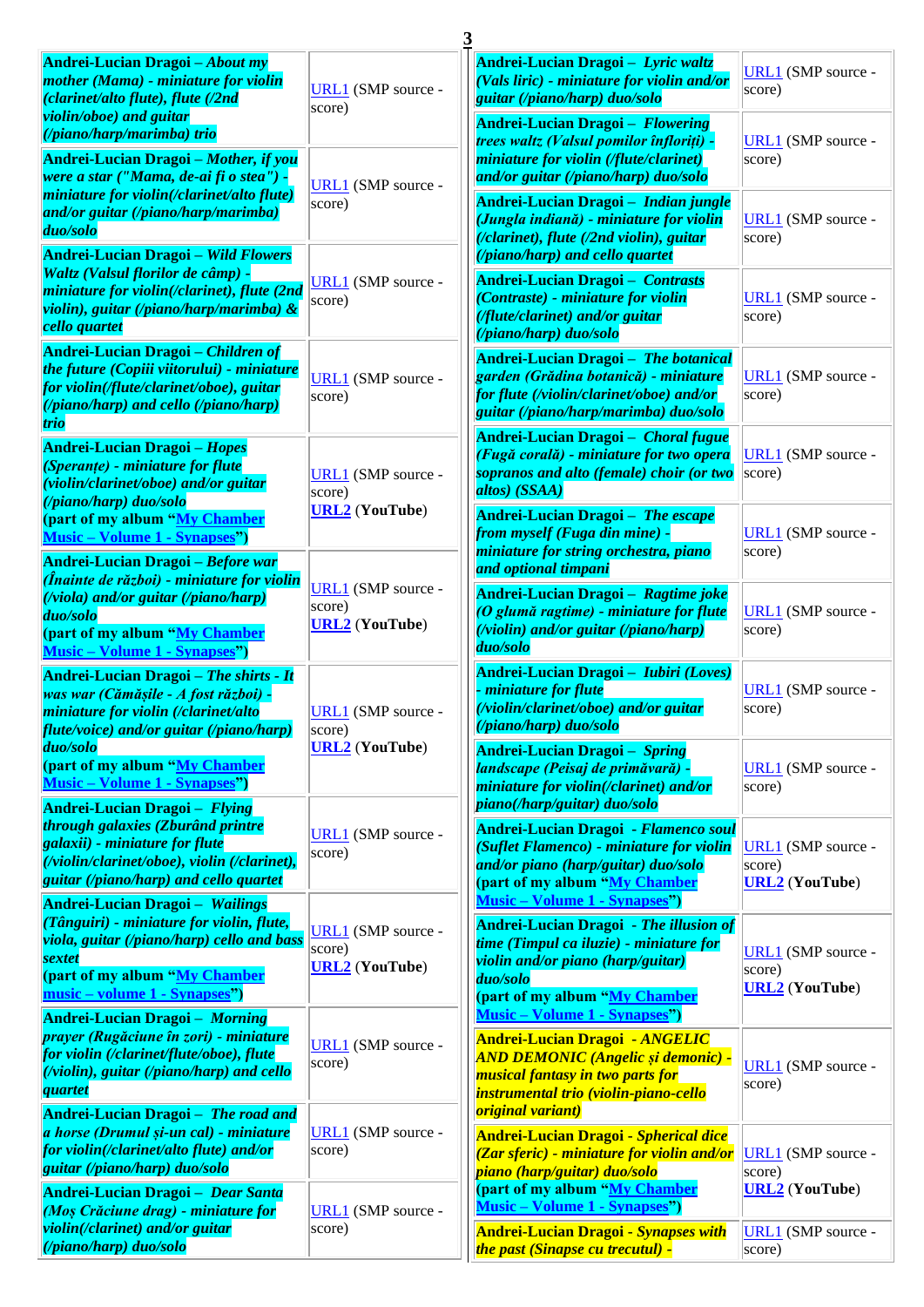| miniature for violin and/or piano<br>(harp/guitar) duo/solo<br>(part of my album "My Chamber<br><b>Music – Volume 1 - Synapses"</b> )                                   | <b>URL2</b> (YouTube)                                                                                                          | <b>Christian Petzold - Minuet in G major</b><br><b>BWV Anhang 116 (free)</b>                                                                         | -GCP/GCH variant<br>(edited in MuseScore<br>$\vert 3)$<br>-URL - MuseScore                |
|-------------------------------------------------------------------------------------------------------------------------------------------------------------------------|--------------------------------------------------------------------------------------------------------------------------------|------------------------------------------------------------------------------------------------------------------------------------------------------|-------------------------------------------------------------------------------------------|
| <b>Andrei-Lucian Dragoi - The scene of a</b><br><b>battle (Scena unei bătălii) - miniature</b><br>for violin and/or piano (harp/guitar)                                 | URL1 (SMP source -<br>score)                                                                                                   |                                                                                                                                                      | -URL - IMSLP<br>-URL (MuseScore<br>public source)                                         |
| duo/solo<br>(part of my album "My Chamber<br><b>Music – Volume 1 - Synapses"</b> )                                                                                      | <b>URL2</b> (YouTube)                                                                                                          | Claude Debussy - Clair de Lune (the<br>3 <sup>rd</sup> movement from the Suite<br>Bergamasque composed in 1888 and                                   | <b>GCP/GCH</b> variant<br>(edited in MuseScore<br>$\overline{3}$<br><b>URL</b> (MuseScore |
| Andrei-Lucian Dragoi - ELEGIE<br>(ELEGY) (miniatura) (miniature) -<br>aranjament pentru duet vioara-pian in<br>Si minor (arrangement for violin-piano<br>$duo$ in $Bm)$ | URL1 (SMP source -<br>score)<br><b>URL2</b> (YouTube)                                                                          | first published in 1903) (free)<br><b>Oskar Rieding - Concerto in B minor</b><br>$op. 35$ no. 2 for violin and orchestra -                           | public source)<br><b>URL1</b> (SMP source)                                                |
| ***<br>3. GCP/GCH/GCA transcriptions of various                                                                                                                         |                                                                                                                                | Part I (Allegro moderato)<br>Alessandro Marcello - Adagio (2nd<br>part) from Concerto for Oboe, Strings<br>and Continuo no. 2 in D minor (S<br>D935) | <b>URL1</b> (SMP source)<br>URL2 (arr. for cello in<br>G-clef and guitar)<br>(SMP source) |
| composers' works (including midi-mp3 audio files)                                                                                                                       |                                                                                                                                | The Scorpions - Send Me An Angel                                                                                                                     | <b>URL1</b> (SMP source)                                                                  |
| Table of GCP/GCH/GCA transcriptions of various                                                                                                                          |                                                                                                                                | Gazebo - I Like Chopin                                                                                                                               | <b>URL1</b> (SMP source)                                                                  |
| non-self piano works (listed in the chronological order<br>of their online publication)                                                                                 |                                                                                                                                | Michael Masser (music) & Gerry<br>Goffin (Lyrics) - Nothing's Gonna<br><b>Change My Love For You</b>                                                 | <b>URL1</b> (SMP source)                                                                  |
| The author and the title of the<br>musical work/piece                                                                                                                   | <b>GCP</b><br>transcriptions for<br>each work in part                                                                          | J. S. Bach - Minuet in B minor (from<br>the 5th movement of the French Suite<br>No. 3 in B minor, BWV 814 for<br>harpsichord solo)                   | <b>URL1</b> (SMP source)                                                                  |
|                                                                                                                                                                         | (downloadable in<br>pdf format)<br>-URL1 (SMP source)                                                                          | Anonymous - Stejarul (The Oak)<br>(Romanian folk theme)                                                                                              | <b>URL1</b> (SMP source)                                                                  |
| $J.S.$ Bach - Prelude I in C (BWV 846)                                                                                                                                  | URL <sub>2</sub><br>(ScoreExchange main<br>source)                                                                             | Anonymous - Hai, Dunărea mea! (Oh,<br>my Danube!) (Romanian vocal folk<br>song from Dobrogea region)                                                 | <b>URL1</b> (SMP source)                                                                  |
| J. S. Bach - Prelude I in $C(BWV 846)$<br>(from the "Well Tempered Clavier"<br>(BWV 846-893), Book One) - arr. for G-<br>clef piano/harp (GCP/GCH) with some            | -URL (SMP)                                                                                                                     | <b>Anonymous - Geamparalele (The</b><br>Trills) - Romanian vocal folk song<br>from Dobrogea region)                                                  | <b>URL1</b> (SMP source)                                                                  |
| melodic modifications (LH in GC &<br>8vbGC), chords and pedal                                                                                                           | <b>GCP/GCH</b> variant<br>edited in MuseScore                                                                                  | Robert Klenck - Minuetto (in G<br>minor) (no. 112), a violin duo from<br>Klenck's Violin method (1892) -<br>Notebook no. 1                           | <b>URL1</b> (SMP source)                                                                  |
| <b>Christian Petzold - Minuet in G major</b><br><b>BWV Anhang 114 (free)</b>                                                                                            | 3)<br><b>URL</b> - MuseScore<br><b>URL - IMSLP</b><br>-URL1 (MuseScore<br>public source)<br>-URL2 (MuseScore<br>public source) | Grieg (Edvard) - In the Hall of the<br><b>Mountain King (theme from Peer</b><br>Gynt, Suite No. 1, Op. 46)                                           | <b>URL1</b> (SMP source)                                                                  |
|                                                                                                                                                                         |                                                                                                                                | Burgmüller (Johann) - Nocturne no.1<br>(the 1st nocturne from the cycle "3<br>Nocturnes for Cello and Guitar")                                       | <b>URL1</b> (SMP source)                                                                  |
| <b>Christian Petzold - Minuet in G minor</b><br><b>BWV Anhang 115 (free)</b>                                                                                            | -GCP/GCH variant<br>(edited in MuseScore<br>3)<br>-URL - MuseScore                                                             | Bach (J.S.) - Invention No. 1 BWV 772<br>(from "15 Inventions for 2 voices"<br><b>BWV 772-786)</b>                                                   | <b>URL1</b> (SMP source)                                                                  |
|                                                                                                                                                                         | <b>URL - IMSLP</b><br>-URL (MuseScore<br>public source)                                                                        | Bach (J.S.) - Invention no. 13 (BWV<br>784)                                                                                                          | <b>URL1</b> (SMP source)                                                                  |
|                                                                                                                                                                         |                                                                                                                                | Lauro (Antonio) - Valse Venezolano<br>$No.2$ in E minor (arr. in Am)                                                                                 | <b>URL1</b> (SMP source)                                                                  |